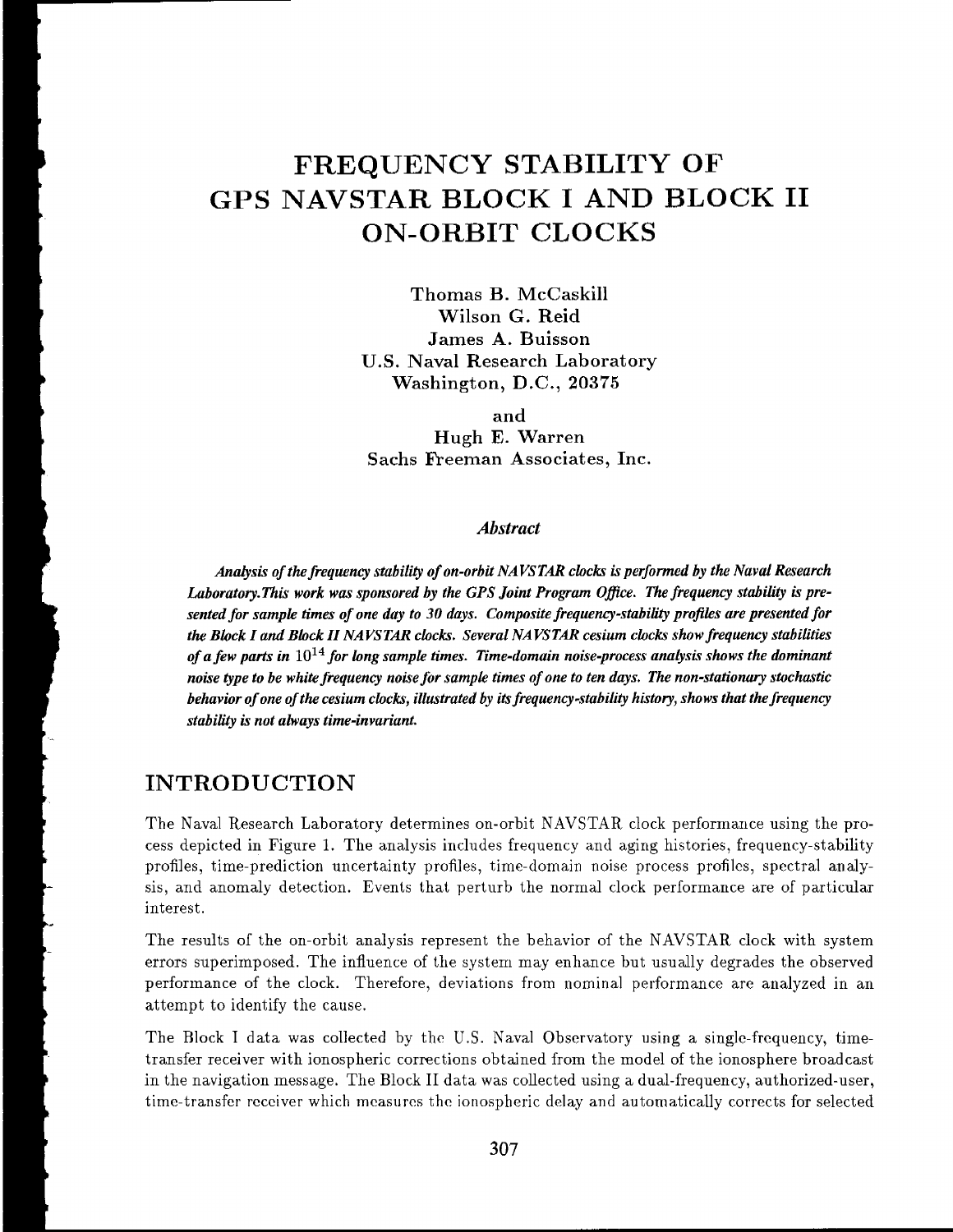| <b>Report Documentation Page</b>                                                                                                               |                                                                                                                                                                                                                                                                                                                                                                                                                                                                                                                                                                                                                                                                                                                                                                                                          |                              |                                                     | Form Approved<br>OMB No. 0704-0188                 |                              |  |  |
|------------------------------------------------------------------------------------------------------------------------------------------------|----------------------------------------------------------------------------------------------------------------------------------------------------------------------------------------------------------------------------------------------------------------------------------------------------------------------------------------------------------------------------------------------------------------------------------------------------------------------------------------------------------------------------------------------------------------------------------------------------------------------------------------------------------------------------------------------------------------------------------------------------------------------------------------------------------|------------------------------|-----------------------------------------------------|----------------------------------------------------|------------------------------|--|--|
| does not display a currently valid OMB control number.                                                                                         | Public reporting burden for the collection of information is estimated to average 1 hour per response, including the time for reviewing instructions, searching existing data sources, gathering and<br>maintaining the data needed, and completing and reviewing the collection of information. Send comments regarding this burden estimate or any other aspect of this collection of information,<br>including suggestions for reducing this burden, to Washington Headquarters Services, Directorate for Information Operations and Reports, 1215 Jefferson Davis Highway, Suite 1204, Arlington<br>VA 22202-4302. Respondents should be aware that notwithstanding any other provision of law, no person shall be subject to a penalty for failing to comply with a collection of information if it |                              |                                                     |                                                    |                              |  |  |
| 1. REPORT DATE<br><b>DEC 1991</b>                                                                                                              |                                                                                                                                                                                                                                                                                                                                                                                                                                                                                                                                                                                                                                                                                                                                                                                                          | 2. REPORT TYPE               | <b>3. DATES COVERED</b><br>00-00-1991 to 00-00-1991 |                                                    |                              |  |  |
| <b>4. TITLE AND SUBTITLE</b>                                                                                                                   |                                                                                                                                                                                                                                                                                                                                                                                                                                                                                                                                                                                                                                                                                                                                                                                                          |                              |                                                     | <b>5a. CONTRACT NUMBER</b>                         |                              |  |  |
| Frequency Stability of GPS Navstar Block I and Block II On-Orbit                                                                               |                                                                                                                                                                                                                                                                                                                                                                                                                                                                                                                                                                                                                                                                                                                                                                                                          |                              |                                                     |                                                    | 5b. GRANT NUMBER             |  |  |
| <b>Clocks</b>                                                                                                                                  |                                                                                                                                                                                                                                                                                                                                                                                                                                                                                                                                                                                                                                                                                                                                                                                                          |                              | 5c. PROGRAM ELEMENT NUMBER                          |                                                    |                              |  |  |
| 6. AUTHOR(S)                                                                                                                                   |                                                                                                                                                                                                                                                                                                                                                                                                                                                                                                                                                                                                                                                                                                                                                                                                          |                              | 5d. PROJECT NUMBER                                  |                                                    |                              |  |  |
|                                                                                                                                                |                                                                                                                                                                                                                                                                                                                                                                                                                                                                                                                                                                                                                                                                                                                                                                                                          |                              |                                                     | <b>5e. TASK NUMBER</b>                             |                              |  |  |
|                                                                                                                                                |                                                                                                                                                                                                                                                                                                                                                                                                                                                                                                                                                                                                                                                                                                                                                                                                          |                              |                                                     | <b>5f. WORK UNIT NUMBER</b>                        |                              |  |  |
| 7. PERFORMING ORGANIZATION NAME(S) AND ADDRESS(ES)<br><b>U.S. Naval Research Laboratory, 4555 Overlook Avenue</b><br>SW, Washington, DC, 20375 |                                                                                                                                                                                                                                                                                                                                                                                                                                                                                                                                                                                                                                                                                                                                                                                                          |                              |                                                     | 8. PERFORMING ORGANIZATION<br><b>REPORT NUMBER</b> |                              |  |  |
| 9. SPONSORING/MONITORING AGENCY NAME(S) AND ADDRESS(ES)                                                                                        |                                                                                                                                                                                                                                                                                                                                                                                                                                                                                                                                                                                                                                                                                                                                                                                                          |                              | 10. SPONSOR/MONITOR'S ACRONYM(S)                    |                                                    |                              |  |  |
|                                                                                                                                                |                                                                                                                                                                                                                                                                                                                                                                                                                                                                                                                                                                                                                                                                                                                                                                                                          |                              |                                                     | NUMBER(S)                                          | 11. SPONSOR/MONITOR'S REPORT |  |  |
| 12. DISTRIBUTION/AVAILABILITY STATEMENT                                                                                                        | Approved for public release; distribution unlimited                                                                                                                                                                                                                                                                                                                                                                                                                                                                                                                                                                                                                                                                                                                                                      |                              |                                                     |                                                    |                              |  |  |
| <b>13. SUPPLEMENTARY NOTES</b><br>Meeting, Pasadena, CA, 3-5 Dec 1991                                                                          | See also ADA255837. 23rd Annual Precise Time and Time Interval (PTTI) Applications and Planning                                                                                                                                                                                                                                                                                                                                                                                                                                                                                                                                                                                                                                                                                                          |                              |                                                     |                                                    |                              |  |  |
| 14. ABSTRACT<br>see report                                                                                                                     |                                                                                                                                                                                                                                                                                                                                                                                                                                                                                                                                                                                                                                                                                                                                                                                                          |                              |                                                     |                                                    |                              |  |  |
| <b>15. SUBJECT TERMS</b>                                                                                                                       |                                                                                                                                                                                                                                                                                                                                                                                                                                                                                                                                                                                                                                                                                                                                                                                                          |                              |                                                     |                                                    |                              |  |  |
| 16. SECURITY CLASSIFICATION OF:                                                                                                                |                                                                                                                                                                                                                                                                                                                                                                                                                                                                                                                                                                                                                                                                                                                                                                                                          |                              | 17. LIMITATION OF                                   | 18. NUMBER                                         | 19a. NAME OF                 |  |  |
| a. REPORT<br>unclassified                                                                                                                      | b. ABSTRACT<br>unclassified                                                                                                                                                                                                                                                                                                                                                                                                                                                                                                                                                                                                                                                                                                                                                                              | c. THIS PAGE<br>unclassified | <b>ABSTRACT</b><br>Same as<br><b>Report (SAR)</b>   | OF PAGES<br>13                                     | <b>RESPONSIBLE PERSON</b>    |  |  |

**Standard Form 298 (Rev. 8-98)**<br>Prescribed by ANSI Std Z39-18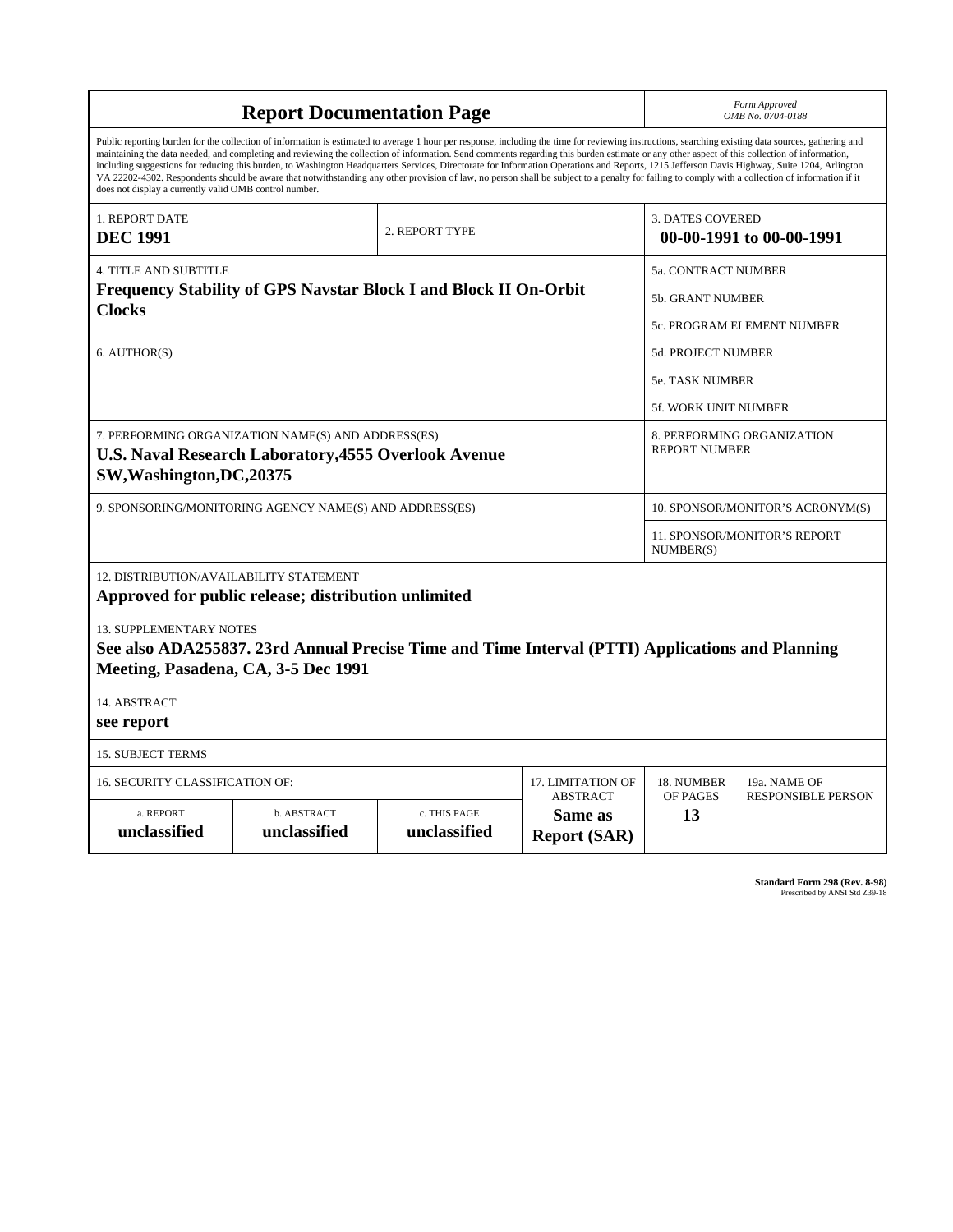availability  $(S/A)$ . In both cases, the broadcast ephemeris is used by the receiver in computing the theoretical range from the monitor site to the space vehicle at the time of measurement. Table 1 summarizes the data used in the analysis.

#### *Table* / **DATABASE GPS BLOCK I AND BLOCK I1** CLOCKS U.S. Naval Observatory Monitor Site

| NAVSTAR | $\mathrm{SV}$ | Block   | Clock          | Clock                  | Time Span  |      |
|---------|---------------|---------|----------------|------------------------|------------|------|
| Number  | Number        | Number  | Serial         | Type                   | mjd<br>mjd | days |
| 3       | 6             | $I-3$   | 20             | Rb                     | 8439-8571  | 133  |
| 8       | 11            | $I-8$   | $\overline{2}$ | $\rm Cs$               | 6569-8571  | 2003 |
| 9       | 13            | $I-9$   | 4              | $\rm Cs$               | 5894-8571  | 2678 |
| 10      | 12            | $I-10$  | 5              | Cs                     | 5984-8571  | 2588 |
| 11      | 3             | $I-11$  | 12             | R <sub>b</sub>         | 6369-8571  | 2203 |
| 14      | 14            | $II-1$  | 8              | $\mathrm{Cs}$          | 7705-8571  | 867  |
| 13      | 2             | $II-2$  | 14             | $\rm Cs$               | 7719-8571  | 853  |
| 16      | 16            | $II-3$  | 11             | $\rm Cs$               | 8266-8571  | 306  |
| 19      | 19            | $II-4$  | $^{27}$        | $\rm Cs$               | 7852-8571  | 720  |
| 17      | 17            | $II-5$  | 25             | $\mathbf{C}\mathbf{s}$ | 7900-8571  | 672  |
| 18      | 18            | II-6    | $31\,$         | $\rm Cs$               | 7936-8571  | 636  |
| 20      | $^{20}$       | $II-7$  | 30             | $\rm Cs$               | 8009-8571  | 562  |
| 21      | 21            | $II-8$  | 6              | $\rm Cs$               | 8126-8400  | 275  |
| 15      | 15            | $II-9$  | 37             | $\rm Cs$               | 8180-8571  | 392  |
| 23      | 23            | $II-10$ | 36             | $\rm Cs$               | 8263-8571  | 309  |
| 24      | 24            | $II-11$ | 52             | $\rm Cs$               | 8482-8571  | 90   |

The Block I space vehicles included in this analysis were not equipped with selective availability. Therefore, the data collected from these space vehicles by the single-frequency receiver was unaffected when S/A was implemented.

The clock offset is measured using a sequence of pseudorange measurements and the predicted range obtained from the space-vehicle orbital elements broadcast in the navigation message. The clock offset measurements are then smoothed over each non-overlapping 13-minute interval. The measurement representing a pass is the 13-minute measurement nearest the time of closest approach, or the one having the highest elevation angle, which minimizes the effect of the ionosphere on the measurement.

Time and frequency inputs to the time-transfer receiver were derived from the Observatory master clock which is a physical realization of the time scale generated by the Observatory from an ensemble of several types of atomic frequency standards. Since the stability of the time-scale is significantly better than that of an individual NAVSTAR clock, the measurements made by the Observatory reflect primarily the behavior of the NAVSTAR clocks.

The frequency stability of the Block I NAVSTAR clocks was computed using sample times from one day to a maximum of 30 days. In all cases the length of the database is a factor of ten, or more, greater than the maximum sample time evaluated. A long-term aging correction was determined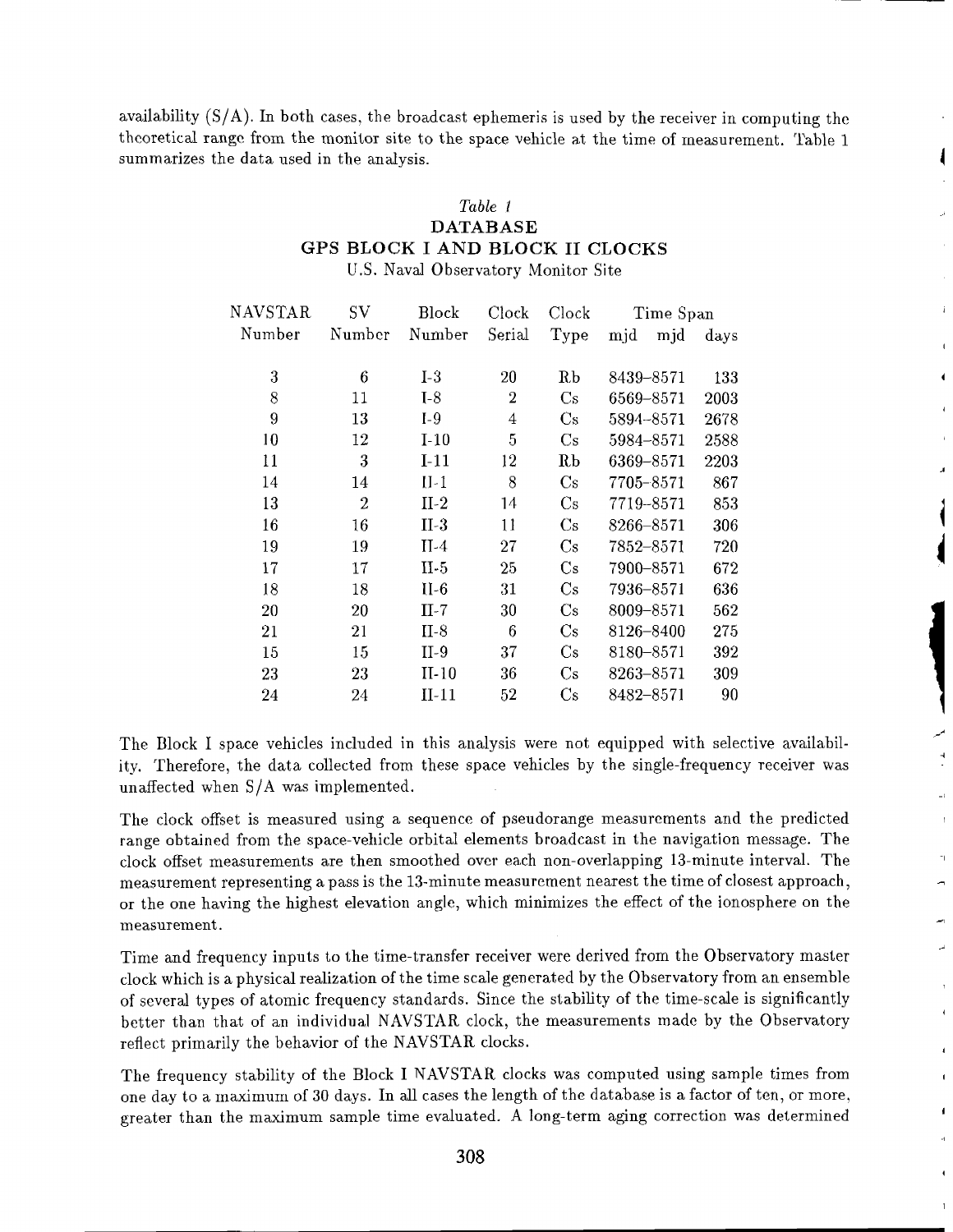for each NAVSTAR clock and was removed from the data before computing the frequency stability.

## **BLOCK I NAVSTAR CLOCK PERFORMANCE**

Figure 2 presents the frequency offset as a function of time for the NAVSTAR 3 rubidium clock. This is the second NAVSTAR 3 rubidium clock to be activated-the first having been activated in 1978 and having operated successfully for 13 years. The eclipse seasons are depicted by the shaded regions that repeat at a nominal rate of once every six months. The data shows large frequency fluctuations that appear to be related to the eclipse season. Previous analysis by the Naval Research Laboratory determined that the frequency offset of the first rubidium clock was sensitive to temperature and exhibited a temperature coefficient of  $1.96 \times 10^{-12}/^{\circ}C$ . It is expected that the current rubidium clock will exhibit a similar temperature coefficient. It should be noted that beginning with NAVSTAR 8 all rubidium clocks had additional thermal control which appears to have isolated the clock from seasonal temperature variations.

Figure **3** presents the frequency ofiset for the NAVSTAR, 8 cesium clock for a period of almost six years while Figures 4 and 5 present the frequency offset for the NAVSTAR 9 and NAVSTAR 10 cesium clocks for a period of more than seven years. The frequency offset for the clock on NAVSTAR **10** shows two knees in the data where the aging abruptly increased.

Figure 6 presents the frequency offset for the NAVSTAR 11 rubidium clock for a period of three vears. The vertical scale has been expanded by plotting the residuals to a linear fit of the data. The sensitivity to temperature is evident in the wide seasonal swings in the frequency offset—similar to those seen previously on the first NAVSTAR 3 rubidium clock---with a fundamental period of nominally one year, although eclipse seasons occur every six months. Unlike that clock, however, the NAVSTAR 11 rubidium clock exhibits a negative temperature coefficient.

A composite of the frequency-stability profiles for all Block I NAVSTAR clocks operating on 11 November **1991** is presented in Figure 7. Of the five NAVSTAK. clocks currently operating, two are rubidium and three are cesium. During 1991 all but NAVSTAR 10 had frequency stabilities less than  $2 \times 10^{-13}$  for a one-day sample time. The other two cesium clocks demonstrated excellent performance for all sample times that were evaluated. The stability varied from  $1.8 \times 10^{-13}$  at one day to  $3.8 \times 10^{-14}$  at 30 days. The NAVSTAR 10 cesium clock is well past its design life of five years during which time it performed within the specification of  $2.0 \times 10^{-13}$ . This can be seen from the frequency-stability history in Figure 8 which corresporids to the output of a 20-day moving average filter operating on the sequence of squared first differences of the one-day frequency ofisset measurements shown in Figure 5. The frequency stability of the two NAVSTAR rubidium clocks for an increasing sample time suffers from the wide swings in the frequency due to the seasonal tcmpcrature variations.

#### **BLOCK I1 NAVSTAR CLOCK PERFORMANCE**

Figure 9 presents the corrected frequency offset for the NAVSTAR 14 cesium clock over a two-year time span. The corrected frequency offset had a measured aging coefficient of  $-3.2 \times 10^{-16}$ /day during the two-year span. Note a small change in the behavior of the frequency offset beginning near mjd 8150 (16 September 1990). After this date the frequency offset showed a change from white noise (uncorrelated) to slow fluctuations in the data. The presence of these fluctuations in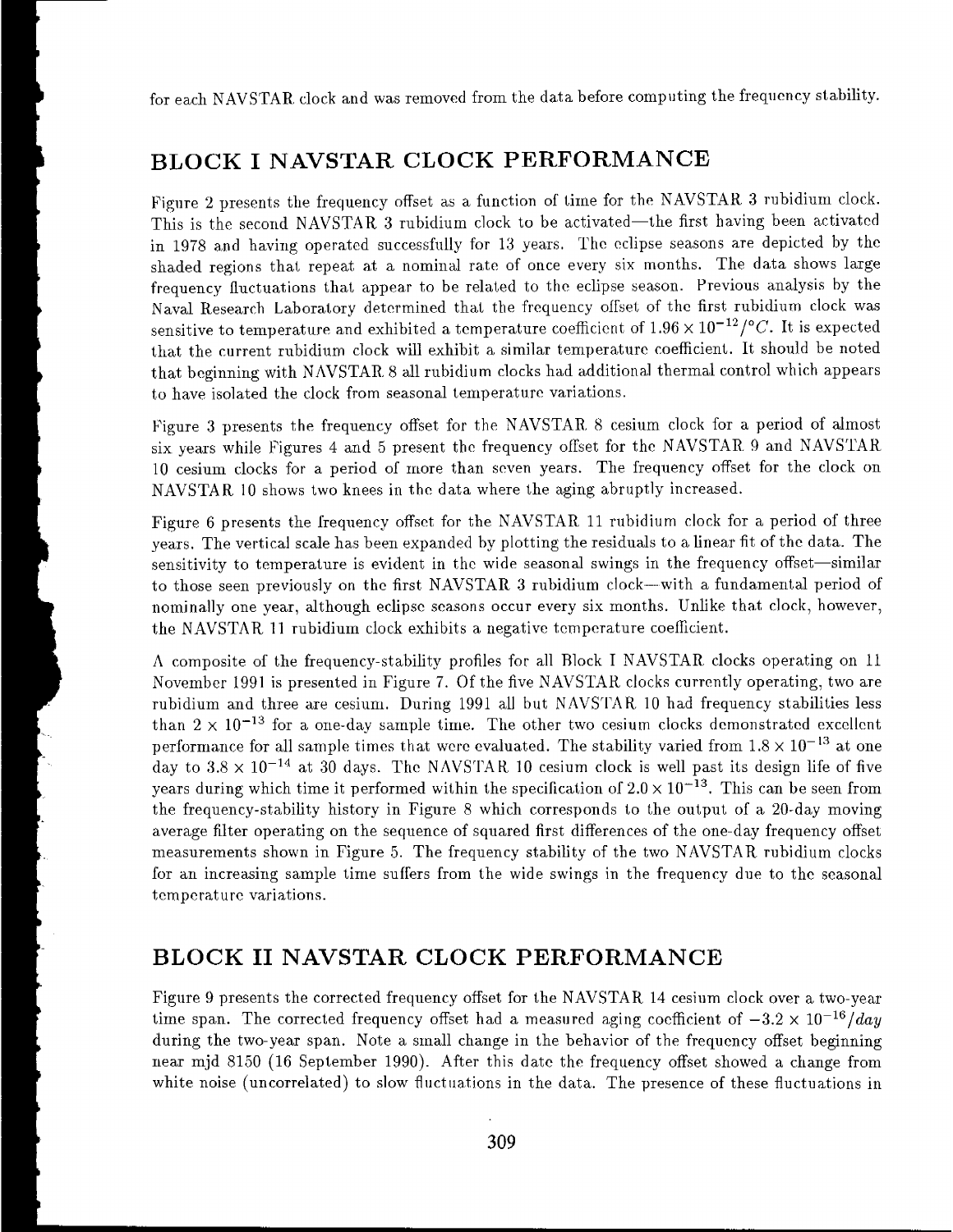the data degrade the stability at larger sample times as will be seen from the frequency-stability profile.

Figure 10 presents the corrected frequency offset for the NAVSTAR, 13 cesium clock. The frequency offset is well behaved with an aging coefficient of  $-1.79 \times 10^{-15}$  /day.

Figure 11 presents the corrected frequency offset for the NAVSTAR 16 cesium clock. The frequency offset shows slow fluctuations in the data that persist throughout 1991. The average aging during this eleven-month time span was  $-2.61 \times 10^{-15}/day$ . The phase offset for the first portion of the data was compared to that obtained using the precise ephemeris computed by the Defense Mapping Agency. The precise ephemeris yielded the same behavior which indicates that the accuracy of the broadcast ephemeris is not responsible for the observed behavior which is not characteristic of ground-based cesium clocks and has not been observed in the Rlock I cesium clocks.

 $\overline{\mathbf{A}}$ 

 $\ddot{\phantom{a}}$ 

 $\mathbf{R}$ 

 $\bar{4}$ 

 $\sim$ 

 $\mathbf{I}$ 

 $\mathbf{I}$ 

Figure 12 presents the frequency offset for the NAVSTAR 19 cesium clock from shortly after initial turn-on to 11 November 1991. Anomalies in the form of sharp decreases in the frequency offset by as much as  $-7ppl0^{13}$  repeated at intervals of between 35 to 54 days began about 9 May 1989. Prior to occurrence of the first anomaly and during the subsequent intervals between the periodic breaks the clock exhibited an aging of about 1.63  $pp10^{14}/day$  which is rather high for a cesium clock. The aging cxhibited during the initial period after turn-on and during the first twelve cycles appears to have changed appreciably at the beginning of the last cycle to approximately 5.0  $pp10^{14}/day$ . The frequency stability was computed for the first 200 days and for the entire time span. The stability for the first segment is included in a composite stability plot. The stability for the entire time span marginally meets the Block II specification of  $2 \times 10^{-13}$  for sample times of one to ten days.

Figure 13 presents the corrected frequency offset for the NAVSTAR 17 cesium clock. The frequency offset from mjd 7900 to mjd 8068 was well behaved. An abrupt decrease in frequency on mjd 8068 was followed by a partial recovery. Then again on mjd 8195 the frequency appears to have further recovered. A comparison of the frequency stability for the period prior to mjd 8068 and again for the period after mjd 8195 showed a small degradation in the frequency stability for a one-day sample time following the frequency anomaly. The aging that occurred in the data during 1991 was  $-1.40 \times 10^{-15}$ /day.

Figure 14 presents the corrected frequency offset for the NAVSTAR 18 cesium clock. The frequency offset shows a small positive excursion beginning at mjd 8195-that correlates with the same behavior on the NAVSTAR 17 cesium clock. The data subsequent to this time appears to be noticeably quieter. The aging during 1991 for the NAVSTAR 18 cesium clock was  $-5.00 \times 10^{-17}/day$ .

Figure 15 presents the corrected frequency offset for the NAVSTAR 20 cesium clock. The frequency offset exhibits a small positive aging from initial operation and appears to have a small negative rate of change of aging. Except for the small apparent change in aging the data appears to be well behaved. The average aging during 1991 was  $1.39 \times 10^{-15}$ /day.

Figure 16 presents the corrected frequency offset for the NAVSTAR 21 cesium clock. Two frequency shifts, followed by recovery to the nominal frequency offset occurred on mjd 8451 and on mjd 8504. The cause of these unexpected shifts in the frequency is being investigated. The average aging before the shifts was  $-1.74 \times 10^{-15}$ /day. The frequency stability presented later in the composite plot of frequency stability was computed for the data before the shifts in frequency.

Figure 17 presents the corrected frequency offset for the NAVSTAR 15 cesium clock. The frequency appears well behaved and exhibited an aging during 1991 of  $-2.8 \times 10^{-16}/day$ .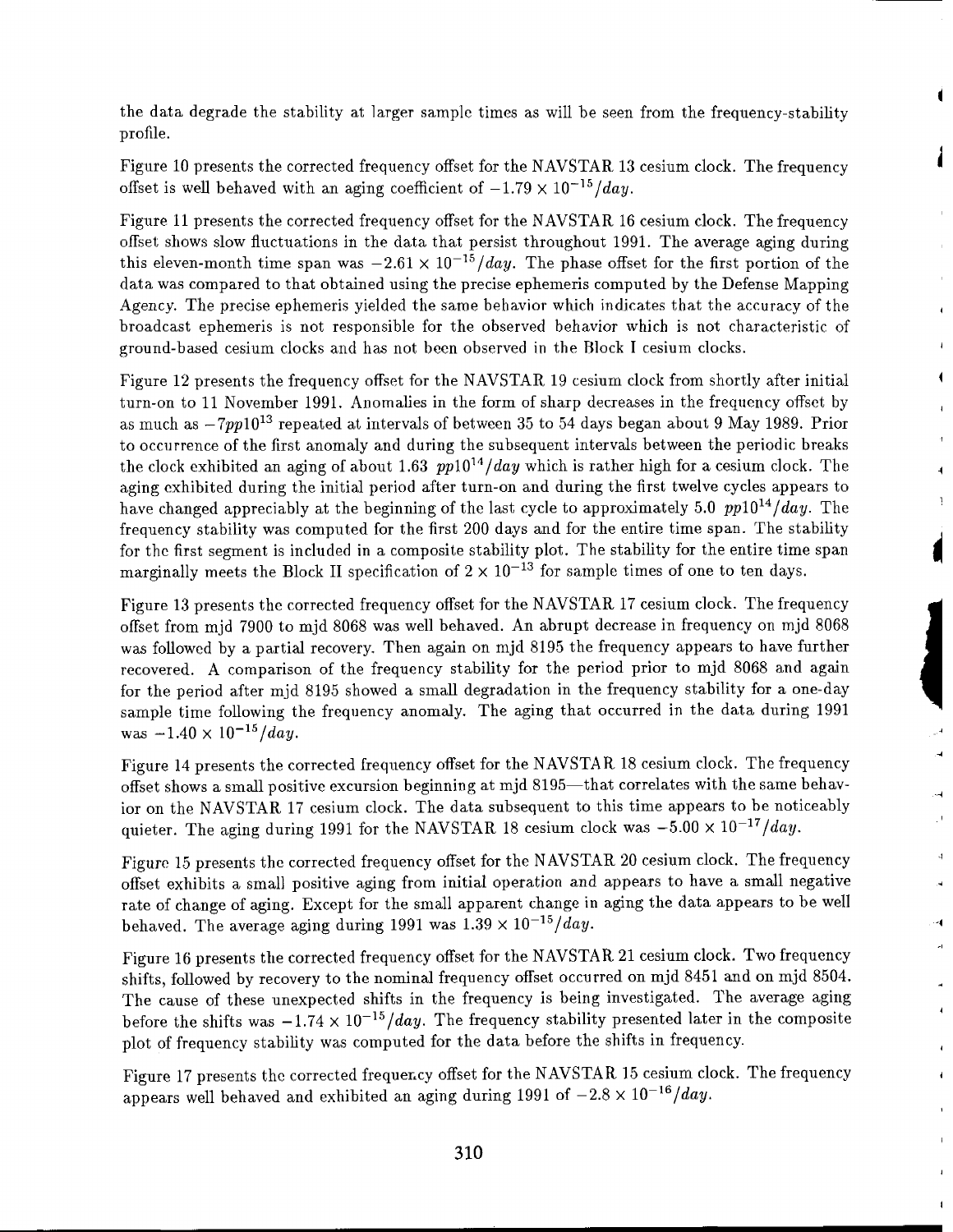Figure 18 presents the corrected frequency offset for the NAVSTAR 23 cesium clock. The frequency offset is well behaved and exhibited an aging during 1991 of  $2.7 \times 10^{-16}/day$ . Noteworthy is the fact that this is the first of the Block 11-A NAVSTAR space vehicles.

Figure 19 presents the frequency offset for the NAVSTAR, 24 cesium clock. The cause of the anomalous behavior occurring before 30 August 1991 (mjd 8498) may be attributed to a period of testing of the space vehicle. Only the data in the span of time from 30 August 1991 (mjd 8498) to 11 November 1991 was used in the calculation of the frequency stability. The aging following mjd 8498 was  $2.06 \times 10^{-15}$ /day.

A composite of the frequency-stability profiles for all Block I1 NAVSTAR clocks operating on 11 November 1991 is presented in Figure 20. An individual long-term aging correction was calculated for each NAVSTAR clock and removed before computing the frequency stability. The Block II frequency-stability profiles show that all of the NAVSTAR cesium clocks were within the  $2 \times 10^{-13}$ specification for a one-day sample time and had stabilities of less than the specification for all sample times up to 30-days. The dominant random noise types observed for the cesium clocks was white frequency noise for sample times of one to ten days with a gradual trend towards flicker frequency noise for sample times of 30-days. This was the expected frequency profile for well behaved cesium clocks. Small departures from white frequency noise towards random walk frequency noise were noted for several of the cesium clocks. This is believed to be due to small anomalies in the frequency ofFset rather than to the presence of any significant componcnt of random walk in the frequency.

#### **CONCLUSIONS**

The frequency stability for four of the five Block I NAVSTAR clocks was better than the specification of  $2 \times 10^{-13}$  for Block I cesium clocks for a sample time of one-day. The NAVSTAR-10 cesium clock, which has exceeded the design life, did not meet the one-day frequency-stability specification during 1991.

All Block II NAVSTAR cesium clocks are better than the  $2 \times 10^{-13}$  specification for a one-day sample time. The best frequency stability for a one-day sample time was  $8 \times 10^{-14}$ . The dominant random noise type for the Block II NAVSTAR cesium clocks was white frequency noise for sample times of one to ten days.

The performance for all Block I and Block II clocks operating on 11 November 1991 is summarized in Table 2.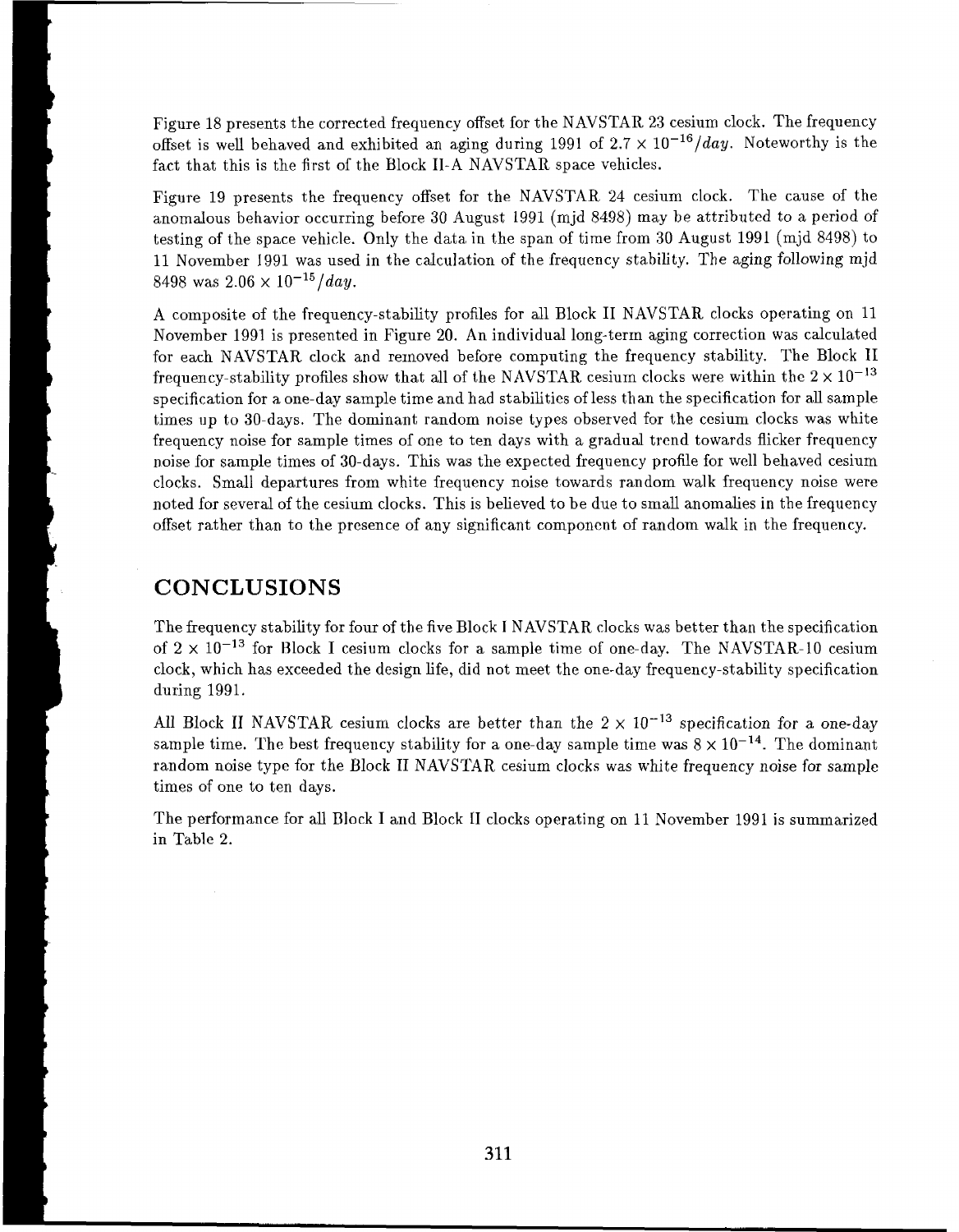### *Table 2*

1

 $\overline{1}$ 

ł.

 $\mathbf{I}$ 

 $\blacksquare$ 

#### PERFORMANCE SUMMARY GPS BLOCK I AND BLOCK I1 CLOCKS U.S. Naval Observatory Monitor Site Calendar 1991

|        |                |               | Frequency  |                |               |                   |  |
|--------|----------------|---------------|------------|----------------|---------------|-------------------|--|
| $N\!$  | Clock          | Clock         | Time       | Stability      |               | Aging             |  |
| Number | Serial         | Type          | Span       | $1\;{\rm day}$ | 10 days       | 1991              |  |
|        |                |               | $\ (days)$ | $(pp10^{13})$  | $(pp10^{14})$ | $(pp10^{15}/day)$ |  |
| 3      | 20             | Rb            | 132        | 1.8            | 41.4          | 28.50             |  |
| 8      | $\overline{2}$ | Cs            | 314        | 1.8            | 4.9           | 0.37              |  |
| 9      | $\overline{4}$ | $\rm Cs$      | 314        | 1.8            | 5.4           | $-0.57$           |  |
| 10     | 5              | $\mathbf{Cs}$ | 314        | $3.6\,$        | 9.3           | $-12.80$          |  |
| 11     | 23             | RЬ            | 314        | 1.5            | 23.6          | $-124.00$         |  |
| 14     | 8              | Cs            | 314        | 1.2            | 5.2           | $-0.32$           |  |
| 13     | 14             | $\rm Cs$      | 314        | 1.5            | 4.3           | $-1.79$           |  |
| 16     | 11             | Cs            | 305        | 1.4            | 7.4           | $-2.61$           |  |
| 19     | 27             | $\rm Cs$      | 208        | 1.7            | 9.6           | 16.30             |  |
| 17     | 25             | $\mathrm{Cs}$ | 314        | 1.1            | 4.3           | $-1.40$           |  |
| 18     | 31             | Cs            | 314        | 1.0            | 3.7           | 0.05              |  |
| 20     | 30             | Cs            | 314        | 1.3            | 3.8           | 1.39              |  |
| 21     | 6              | $\rm Cs$      | 327        | 1.4            | 5.7           | $-1.74$           |  |
| 15     | 37             | Cs            | 314        | 1.7            | 5.6           | $-0.28$           |  |
| 23     | 36             | $\rm Cs$      | 308        | 1.1            | 3.3           | 0.27              |  |
| 24     | 52             | Cs            | 73         | 0.8            |               | 2.06              |  |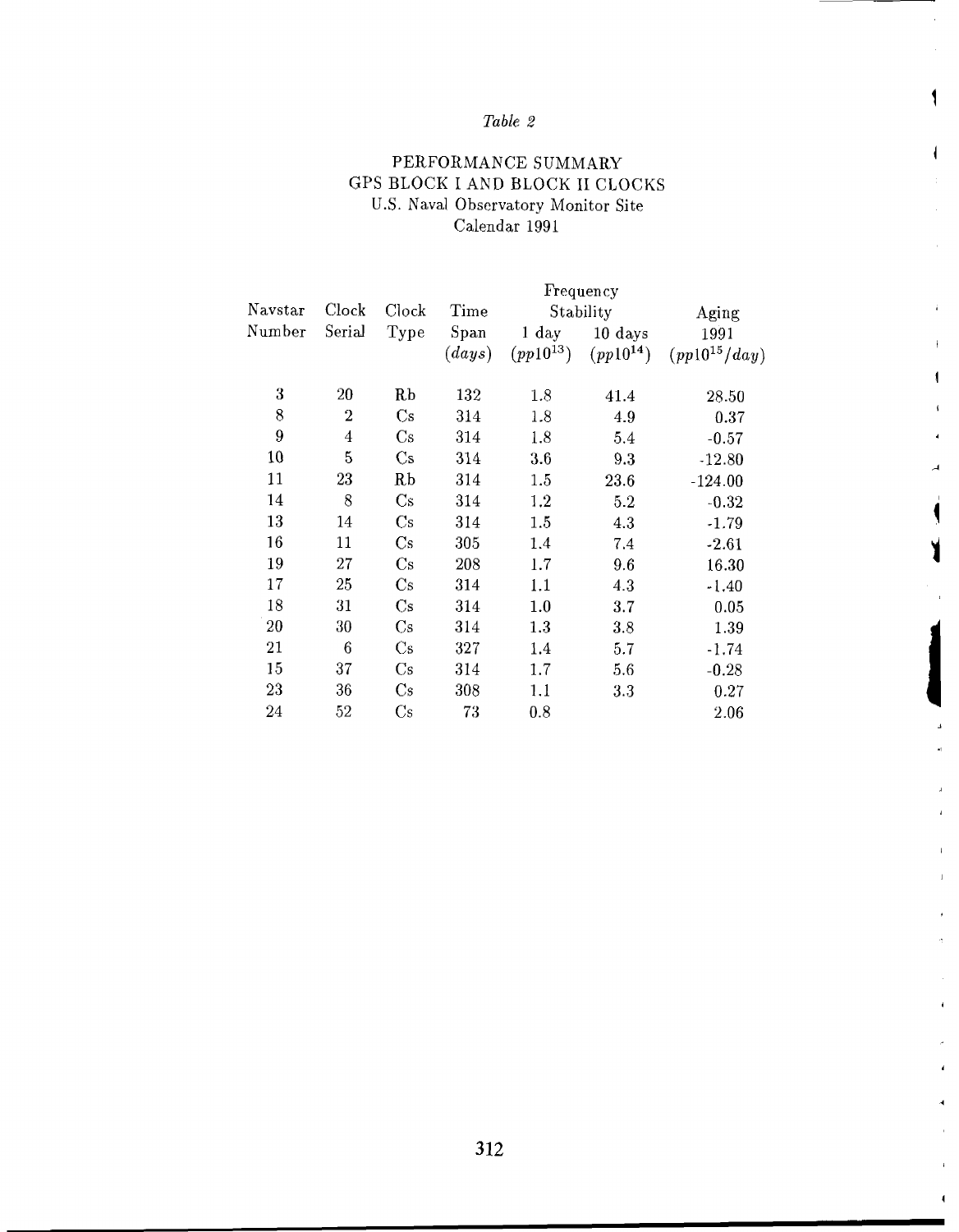

# **NAVAL RESEARCH LAB (NRL)**

Figure 1. Clock Analysis Flow Chart.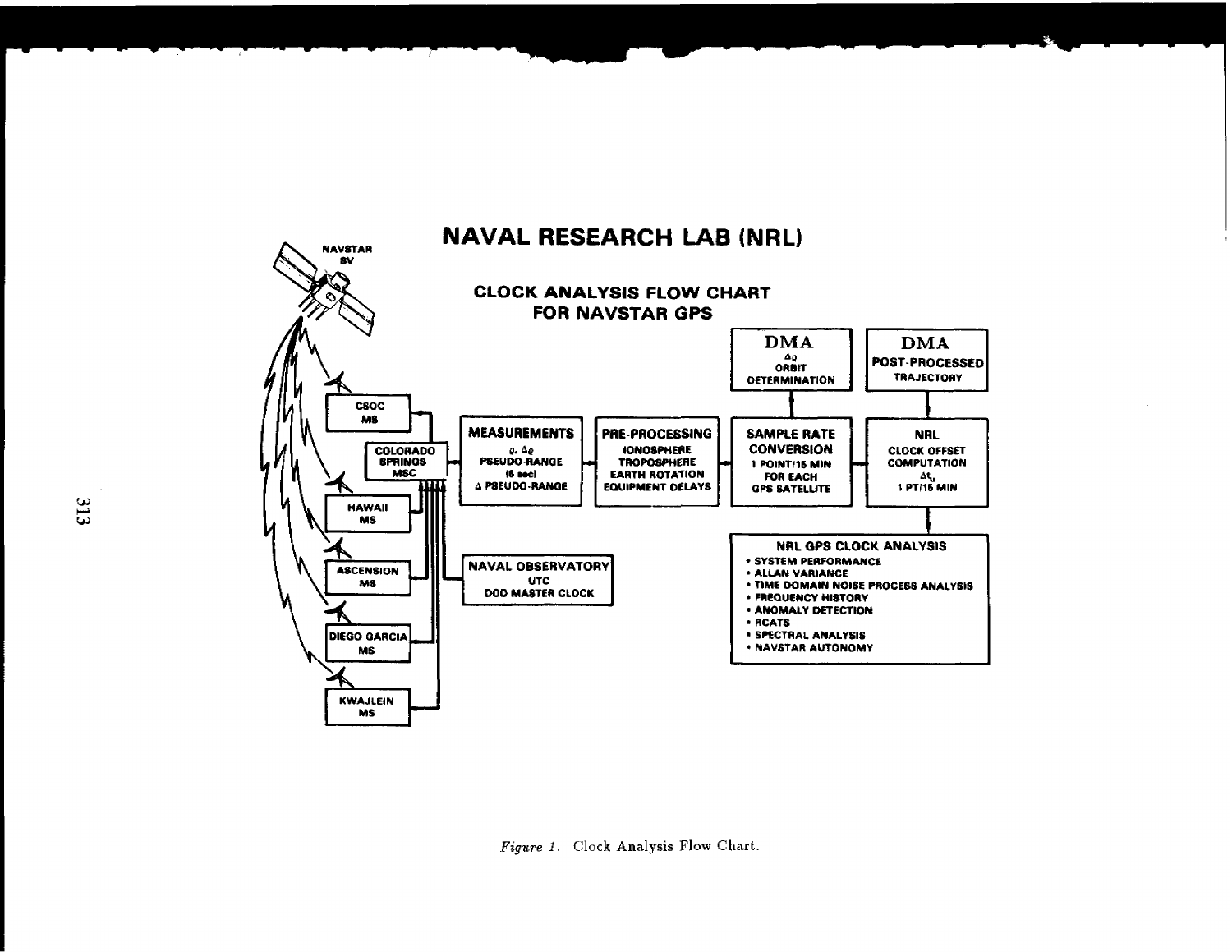

**Figure 2. NAVSTAR 3 Frequency Offset.** 



*Figure 4. NAVSTAR* **9 Frequency Offset.** 



*Fzgure* **9. NAVSTAR** *8* **Frequency Offset.** 



*Figare 5. NAVSTAR* **10 Frequency Offset.**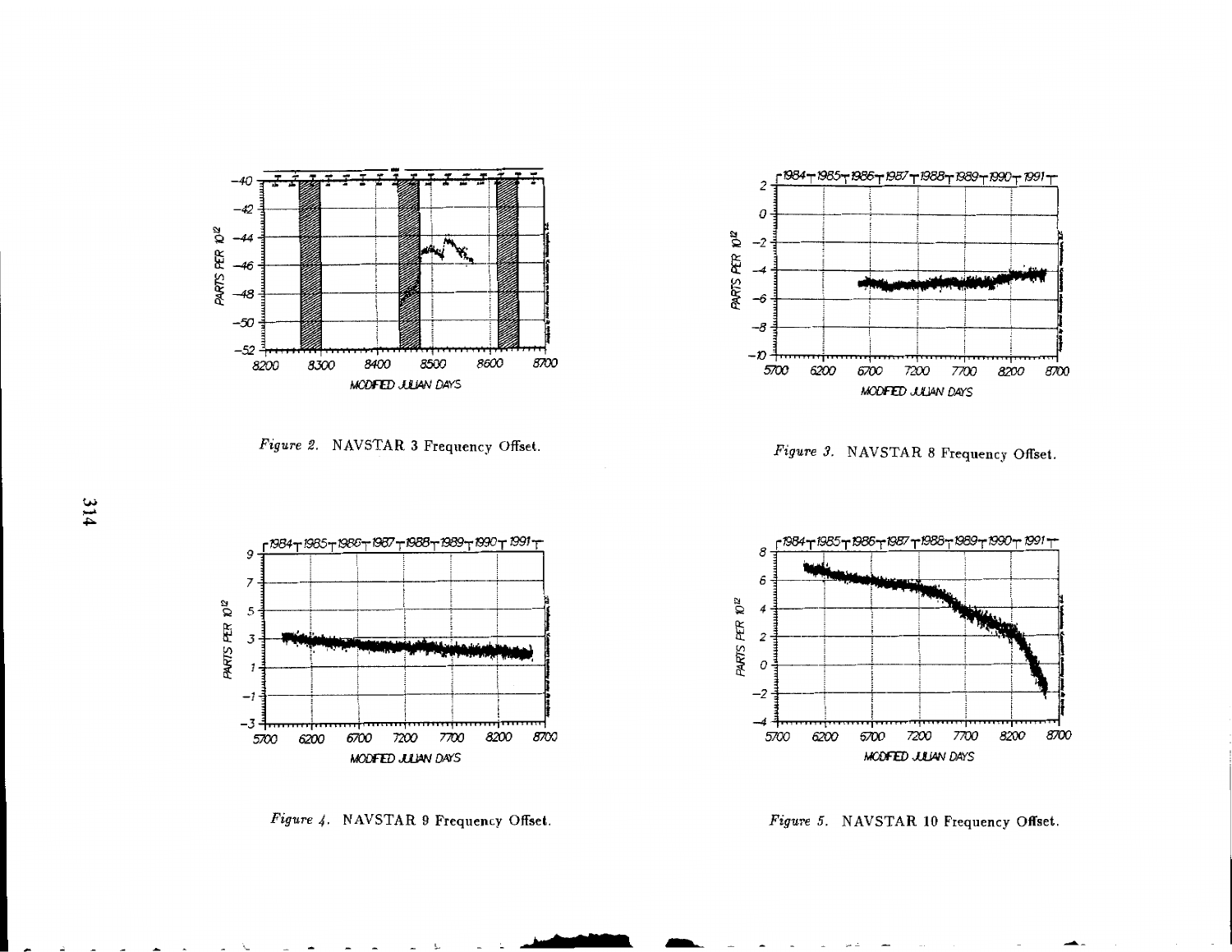

Figure 6. NAVSTAR 11 Frequency Offset.



Figure 7. Block I Composite Stability.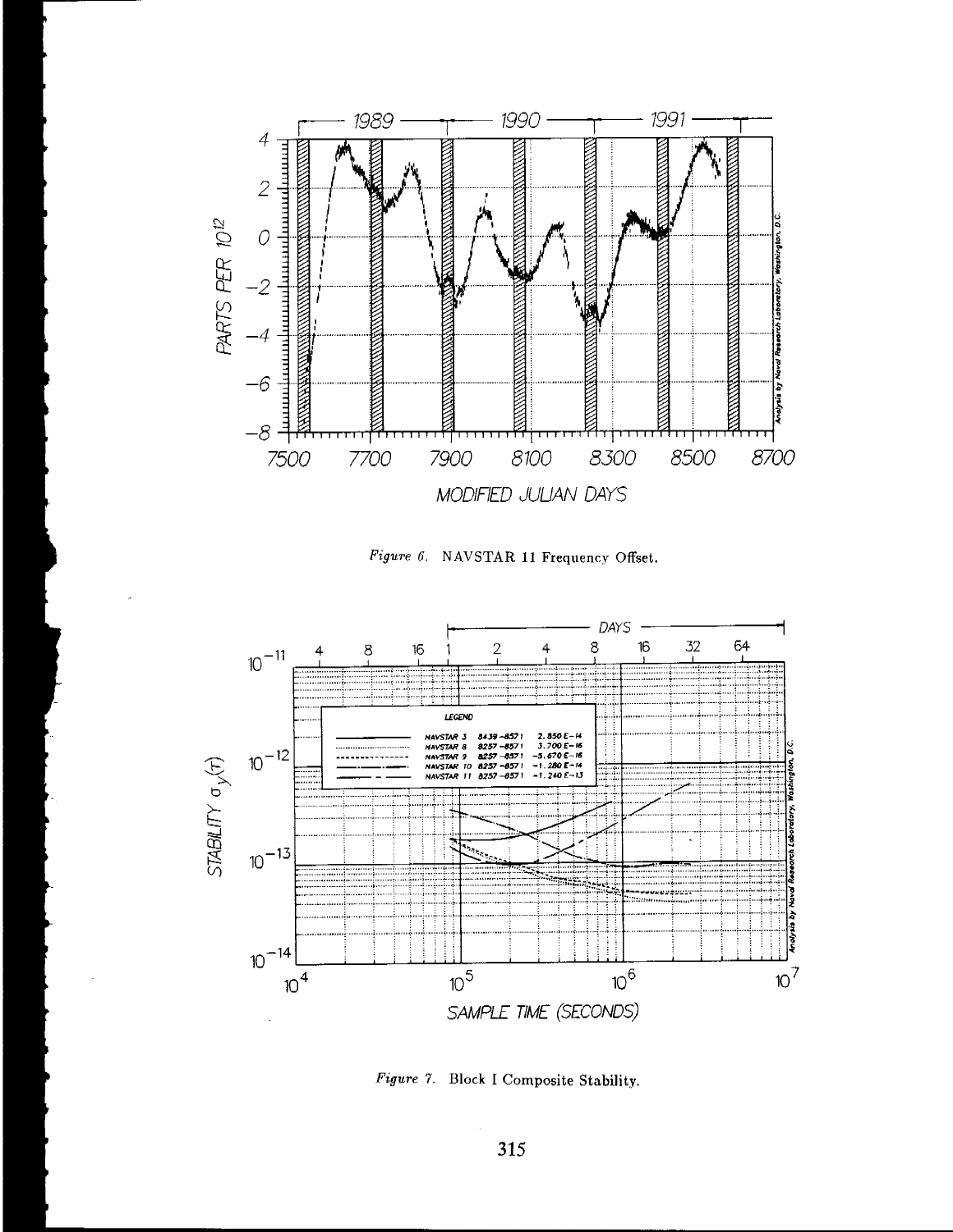

Figure 8. NAVSTAR 10 Stability History.



Figure 9. NAVSTAR 14 Frequency Offset.



Figure 10. NAVSTAR 13 Frequency Offset.



Figure 11. NAVSTAR 16 Frequency Offset.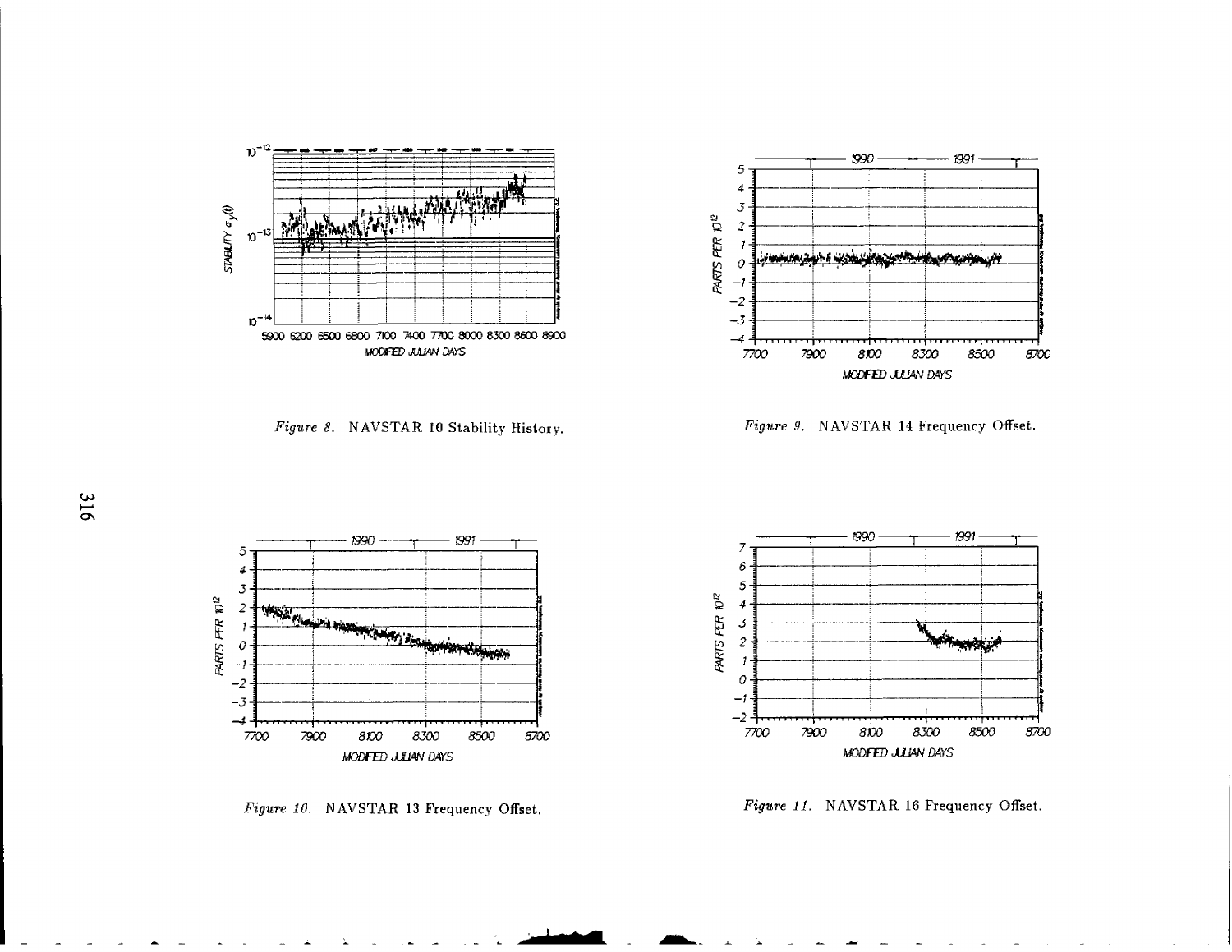

*Figure 12.* **NAVSTAR 19 Frequency Offset.** 



 $Figure 13.$  NAVSTAR 17 Frequency Offset.



*Figure 14.* **NAVSTAR 18 Frequency Offset.** 



*Figvre 15.* **NAVSTAR 20 Frequency Offset..**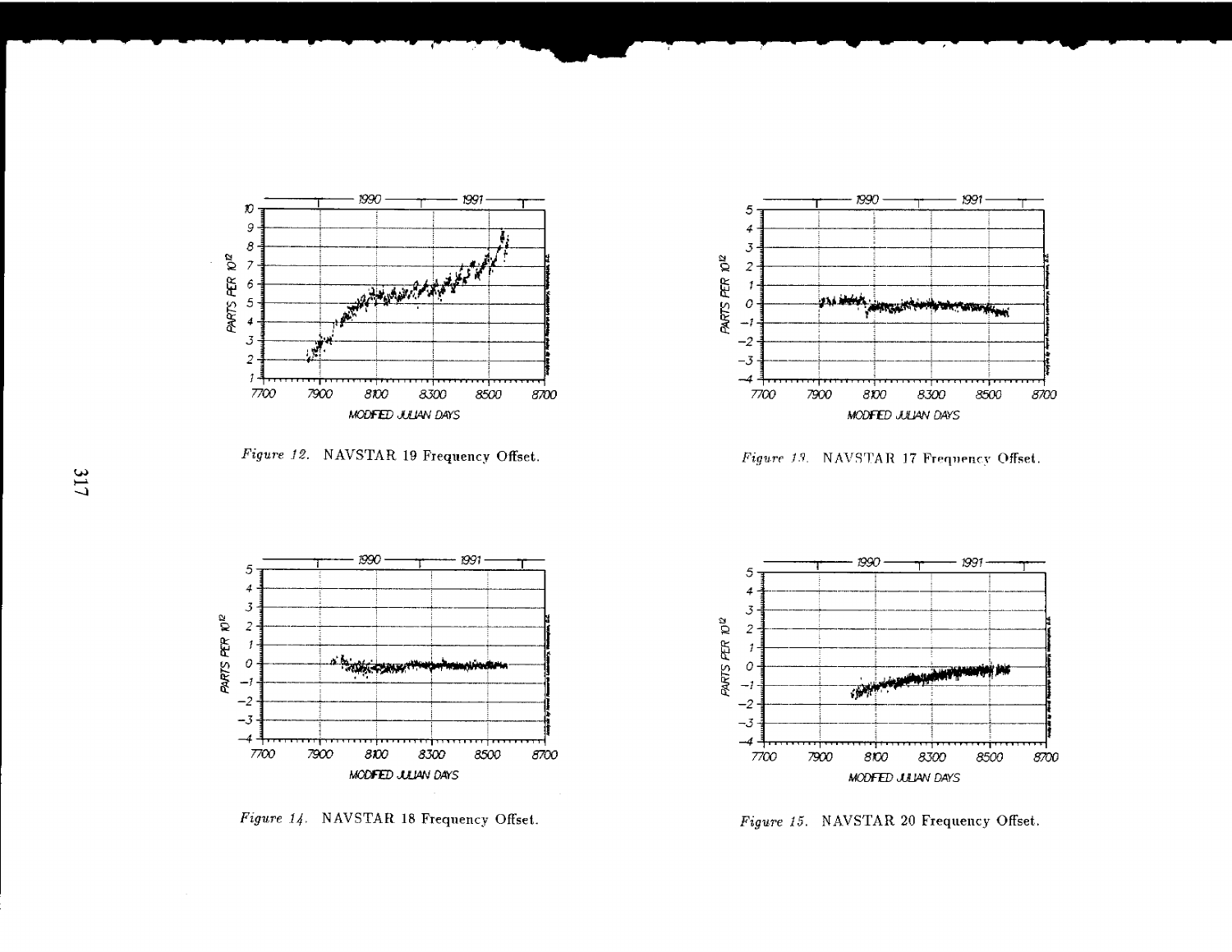

Figure 16. NAVSTAR 21 Frequency Offset.



*Figure 17.* **NAVSTAR 15 Frequency Offset.** 

![](_page_12_Figure_4.jpeg)

*Figure 18.* **NAVSTAR 23 Frequency Offset.** 

![](_page_12_Figure_6.jpeg)

*Figure* **19. NAVSTAR 24 Frequency Offset.** 

J